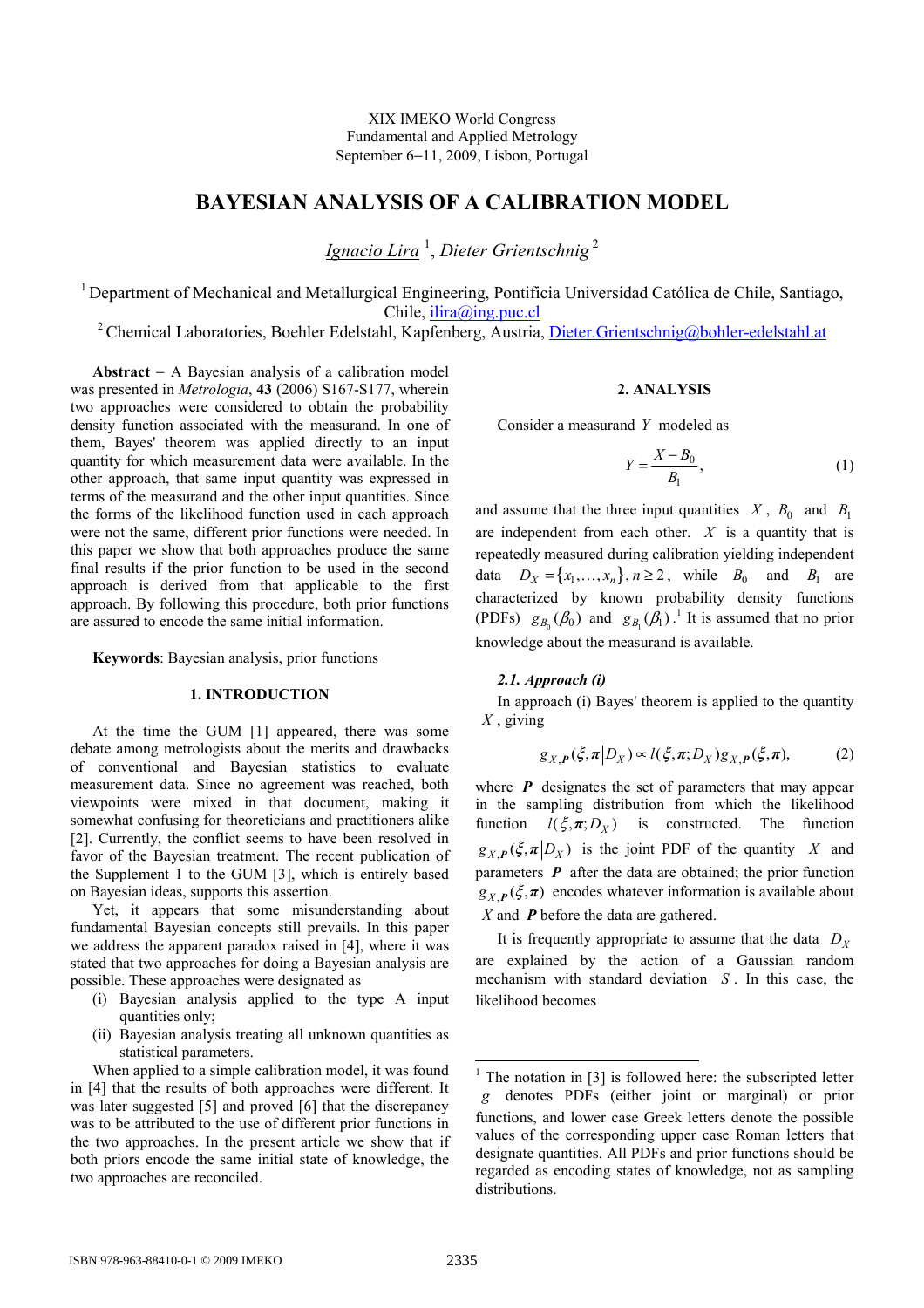$$
l(\xi,\sigma;D_X) \propto \frac{1}{\sigma^n} \exp\left(-\frac{1}{2\sigma^2} \sum_{i=1}^n (\xi - x_i)^2\right),\qquad(3)
$$

or equivalently, since  $\bar{x} = \sum x_i / n$  and

 $s^{2} = \sum (x_{i} - \overline{x})^{2} / (n-1)$  are sufficient statistics,

$$
l(\xi,\sigma;D_X) \propto \frac{1}{\sigma^n} \exp\left(-\frac{(n-1)s^2 + n(\xi-\overline{x})^2}{2\sigma^2}\right).
$$
 (4)

In the absence of prior information about one or more quantities or parameters, it is today widely accepted that reference prior functions should be adopted for them [7,8]. In the present circumstances, if nothing is previously known about  $X$  and  $S$ , the reference prior becomes the improper noninformative function [9]

$$
g_{X,S}(\xi,\sigma) \propto \frac{1}{\sigma}.\tag{5}
$$

By inserting this prior and the likelihood (4) into (2), and integrating out the standard deviation, the posterior PDF  $g_Y(\xi|_{D_Y})$  is found to be a scaled t-distribution with n –1 degrees of freedom centered at  $\bar{x}$  [10].

The next step is to express the joint PDF about the input quantities after taking into account the data but before using the measurement model. Since the input quantities are independent, this PDF is given by

$$
g_{X,B_0,B_1}(\xi,\beta_0,\beta_1|D_X) = g_X(\xi|D_X)g_{B_0}(\beta_0)g_{B_1}(\beta_1).
$$
 (6)

It is now possible to introduce the measurand  $Y$  instead of one input quantity that may be chosen arbitrarily. This is done by expressing the latter in terms of the measurand and the other input quantities with the help of the model (1). For example, solving for  $X$  gives

$$
\xi = \beta_0 + \beta_1 \eta. \tag{7}
$$

The well-known transformation rules of probability calculus [11] then yield

$$
g_{Y,B_0,B_1}(\eta,\beta_0,\beta_1|D_X) =
$$
  
\n
$$
g_X(\beta_0+\beta_1\eta|D_X)g_{B_0}(\beta_0)g_{B_1}(\beta_1)\left|\frac{\partial\xi}{\partial\eta}\right|.
$$
\n(8)

The last step is to marginalize the PDF (8) by integrating out all remaining input quantities. In this way we get

$$
g_Y^{(i)}(\eta|D_X) = \int |\beta_1| g_{B_i}(\beta_1) \int g_X(\beta_0 + \beta_1 \eta|D_X) g_{B_0}(\beta_0) d\beta_0 d\beta_1.
$$
 (9)

Using the same reasoning, the following two equivalent expressions are obtained

$$
g_Y^{(i)}(\eta|D_X) = \int |\beta_1| g_{B_i}(\beta_1) \int g_X(\xi|D_X) g_{B_0}(\xi - \beta_1 \eta) d\xi d\beta_1
$$
 (10)

and

$$
g_Y^{(i)}(\eta|D_X) =
$$
  

$$
\int g_X(\xi|D_X) \int \frac{|\xi - \beta_0|}{\eta^2} g_{B_0}(\beta_0) g_{B_1}(\frac{\xi - \beta_0}{\eta}) d\beta_0 d\xi.
$$
<sup>(11)</sup>

Fig. 1 depicts the PDF  $g_Y^{(i)}(\eta | D_X)$  (solid curve) for the data  $D_X$  used in [4] ( $n = 5$ ,  $\bar{x} = 100, 521$ ,  $s = 1,50227$ ). The PDFs  $g_{B_0}(\beta_0)$  and  $g_{B_1}(\beta_1)$  were taken as Gaussian distributions with expectations  $b_0 = 0$  and  $b_1 = 1$ , and with standard uncertainties  $u_{B_0} = 0, 25$  and  $u_{B_1} = 0, 20$ . The expectation of  $g_Y^{(i)}(\eta | D_X)$  is  $y^{(i)} = 105,1$  and its standard uncertainty is  $u_Y^{(i)} = 24,5$ . Arbitrary but consistent units are implied.



Fig. 1. Posterior PDFs for the measurand obtained with approach (i) (solid curve) and (ii) (dashed curve) for the data given in the text.

#### 2.2. Approach (ii)

In approach (ii) Bayes' theorem is also applied to the quantity  $X$ , but expressed in terms of the measurand and the other input quantities through (7). This procedure gives

$$
g_{Y,B_0,B_1,S}(\eta,\beta_0,\beta_1,\sigma|D_X) \propto
$$
  
 
$$
l(\eta,\beta_0,\beta_1,\sigma;D_X)g_{Y,B_0,B_1,S}(\eta,\beta_0,\beta_1,\sigma).
$$
 (12)

where

$$
l(\eta, \beta_0, \beta_1, \sigma; D_X) \propto
$$
  

$$
\frac{1}{\sigma^n} \exp\left(-\frac{(n-1)s^2 + n(\beta_0 + \beta_1\eta - \overline{x})^2}{2\sigma^2}\right)
$$
(13)

and

$$
g_{Y,B_0,B_1,S}(\eta,\beta_0,\beta_1,\sigma)\propto g_{B_0}(\beta_0)g_{B_1}(\beta_1)g_{Y,S}(\eta,\sigma). (14)
$$

This second approach needs the function  $g_{Y,S}(\eta, \sigma)$ . Since there is neither prior knowledge about  $Y$  nor about  $S$ , one might be tempted to assume, by analogy with  $(5)$ , that the adequate noninformative prior would be